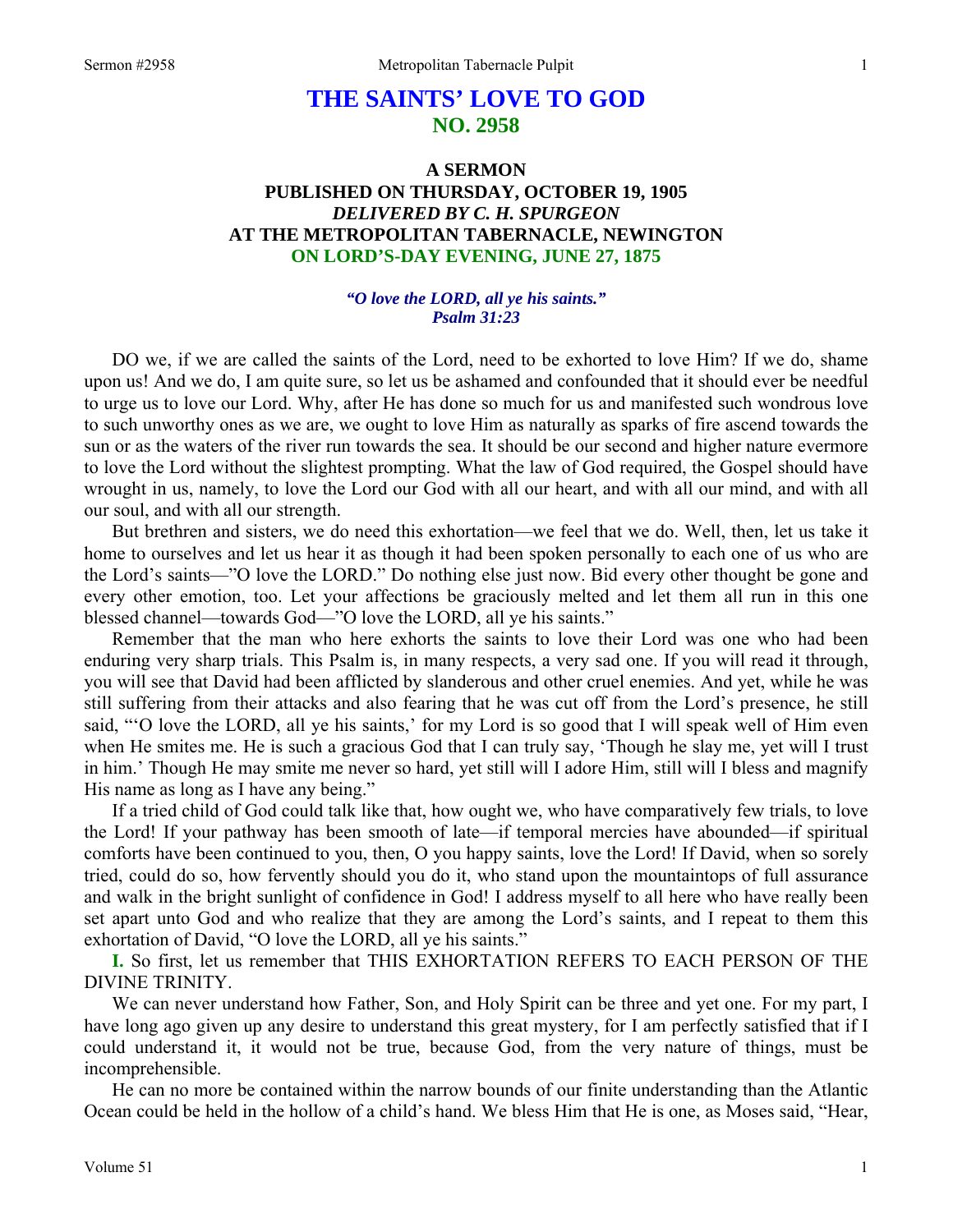O Israel: the LORD our God is one Lord." Yet we also bless Him that Father, Son, and Holy Spirit, each in His separate personality, should be worshipped as God.

 O then, you saints, *love God the Father*! We sometimes meet with Christians who are so ignorant as scarcely to give the same degree of love to the Father as they give to the Son. They foolishly suppose that the Son has done something to make the Father love us. That is not the belief of any Spirit-taught children of God, for we say, with good John Kent,—

> *"'Twas not to make JEHOVAH's love Towards the sinner flame, That Jesus, from His throne above, A suffering man became.*

*"'Twas not the death which He endured, Nor all the pangs He bore, That God's eternal love procured, For God was love before."* 

 It was because of His love that the Father gave His Son. It was not the Son who came to make that love possible. O Christians, love the Father, for He chose you! Or ever the earth was, the Father concentrated His love upon you and gave you to Christ to be His portion and His reward. Why did He choose you? He might well enough have passed you by, as He passed by so many others—but inasmuch as He has chosen you in Christ before the foundation of the world, love Him, I pray you.

 In choosing you, the Father adopted you into His family and gave you a name and a place amongst His sons and daughters. If you are this day children of the great Father, it is because He has taken you out from among the rest of mankind, and has made you "heirs of God, and joint-heirs with Christ." It is the Father, too, who has given you the nature as well as the name and the position of children, for He "hath begotten us again unto a lively hope by the resurrection of Jesus Christ from the dead, to an inheritance incorruptible, and undefiled, and that fadeth not away," and He "hath made us meet to be partakers of the inheritance of the saints in light."

 For your election unto everlasting life, for your salvation by Christ Jesus, for your regeneration by the Holy Spirit, for your adoption into the family of God, "O love the LORD, all ye his saints." I know that you do, but I want you to realize it afresh just now. Let your soul swim as in a sea of love and each one say, "My Father, my God, my own God, I love You! My soul exults at the very thought of Your great love to me, which has made my love to You possible!"

 And then, O you saints, *love God the Son*! I know that you do this also, for there is not a Peter amongst us who, if Christ said to Him, "Lovest thou me?" would not reply, "Lord, thou knowest all things: thou knowest that I love thee." How shall I speak of what God the Son has done for us? Think of the glory that He left and of the shame that He endured for our sakes.

 Picture Him hanging at a woman's breast at Bethlehem and afterwards hanging on a cross at Calvary. Let your eyes lovingly gaze upon Him in the weakness of His infancy and then in the greater weakness of His death-agony—and remember that He suffered all this for you. For you the thorn-crown. For you the spittle on His cheeks. For you the plucking of His hair. For you the accursed lash that scourged His sacred shoulders. For you the nails, the sponge, the vinegar, the gall, the spear, the tomb all for you.

 "O love the LORD, all ye his saints," as you think of His amazing love to you! I would almost ask you to come to those dear feet of His and to do as the woman who was a sinner did—to wash His feet with your tears and to wipe them with the hairs of your head, while you might softly sing,—

> *"Love and grief my heart dividing, With my tears His feet I'll bathe,*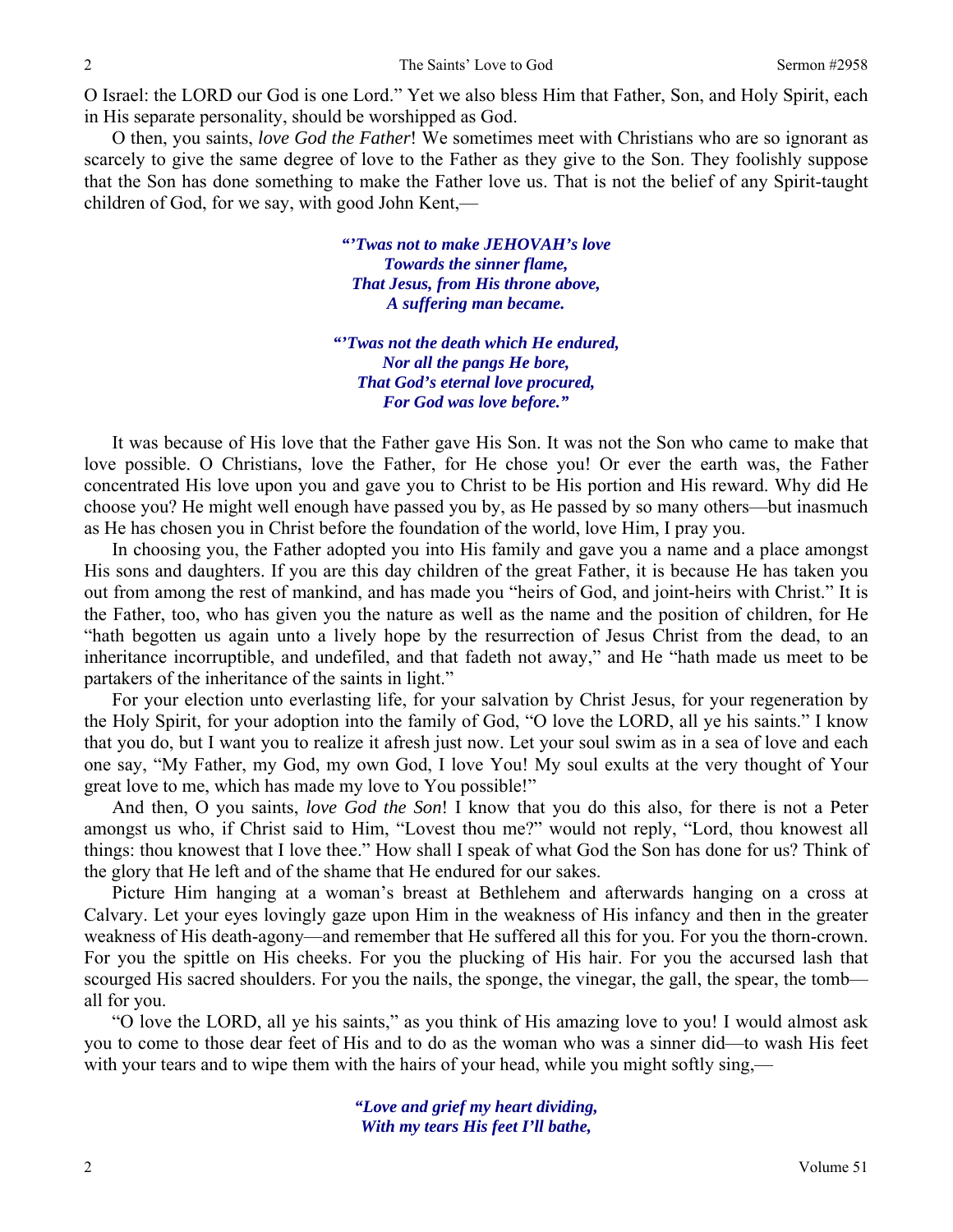## *Constant still in faith abiding, Life deriving from His death."*

And then, O you saints, I must not forget to dwell upon the thought that you must *love God the Holy Spirit*! Never let us forget Him, or speak of Him, as some do, as "it," for the Holy Spirit is not "it." Or talk of Him as though He were a mere influence, for the Holy Ghost is divine, and is to be reverenced and loved equally with the Father and the Son.

 It was that blessed Spirit who quickened us when we were dead in trespasses and sins. It was He who illuminated us and removed our darkness, and since that time, it has been He who has taken of the things of Christ and revealed them to us. He has been our Comforter to cheer us and our Instructor to teach us. and most wonderful of all, He dwells in us.

 I have often said that I do not know which mystery to admire the more—the Incarnation of the Son of God or the indwelling of the Holy Spirit. For Christ to take our nature upon Him was, doubtless, marvelous condescension, but that only lasted for a little other thirty years. But the Holy Spirit comes and dwells, century after century, in successive generations of His people, abiding and working in the hearts of men. O you saints, love the Lord the Spirit!

 So, gathering up all that I have said, let us adore the mystic Three in One, and more than that, let us love the Lord, let us give our highest affection to Him who was, and is, and is to come, the almighty God, Father, Son, and Spirit.

**II.** Then, in the second place, note that THIS EXHORTATION MAY BE UNDERSTOOD IN THE FULLEST CONCEIVABLE SENSE—"O love the LORD, all ye his saints."

 You may pull up the sluices of your being and let all your life-floods flow forth in this sacred stream, for you cannot love God too much. Some passions of our nature may be exaggerated and towards certain objects, they may be carried too far—but the heart, when it is turned towards God—can never be too warm, nor too excited, nor too firmly fixed on the divine Object. "O love the LORD, all ye his saints."

 Put the emphasis upon that sweet word, love—*love the Lord as you cannot love anyone or anything else*. Husband, you love your wife. Parent, you love your children. Children, you love your parents. And all of you love your friends and it is well that you do. But you must spell all other love in little letters, but spell LOVE to God in the largest capitals you can find. Love Him intensely, love the Lord, all ye his saints, without any limit to your love.

 Next, *love Him with a deep, abiding principle of love*. There is a certain kind of human love which burns very quickly, like brushwood, and then dies out. So, there are some Christians who seem to love the Lord by fits and starts, when they get excited, or at certain special seasons. But I pray you, beloved, to let your love be a deep-seated and lasting fire.

 What if I compare it to the burning in the very heart of a volcano? It may not always be in eruption, but there is always a vehement heat within—and when it does burst forth, oh, what heavings there are, what seethings, what boilings, what flamings, and what torrents of lava all around! There must always be the fire in the heart, even when it is somewhat still and quiet. Love the Lord with a deep, calm, thoughtful, well-grounded affection, for, if you do not, excitements may go as easily as they come, frames and feelings may change—and your love will turn out to be evanescent and anything but intense.

 Then, after that, *love the Lord with an overwhelming emotion*. You will not always feel like that and you need not wish to do so, because the human mind is not capable of continually feeling, to an overwhelming degree, the emotion of love to God. There may be a slackening of conscious emotion, for we have to go to our business, and to be occupied with many cares, and with thoughts that, necessarily, claim our attention.

 But we do not love the Lord any less because we are not so conscious of our love as at others times. Still, you must have your times when you are conscious of the emotion of love to God. Set apart special seasons when you may pray the Lord to come to you in an unusual manner. On such occasions, you do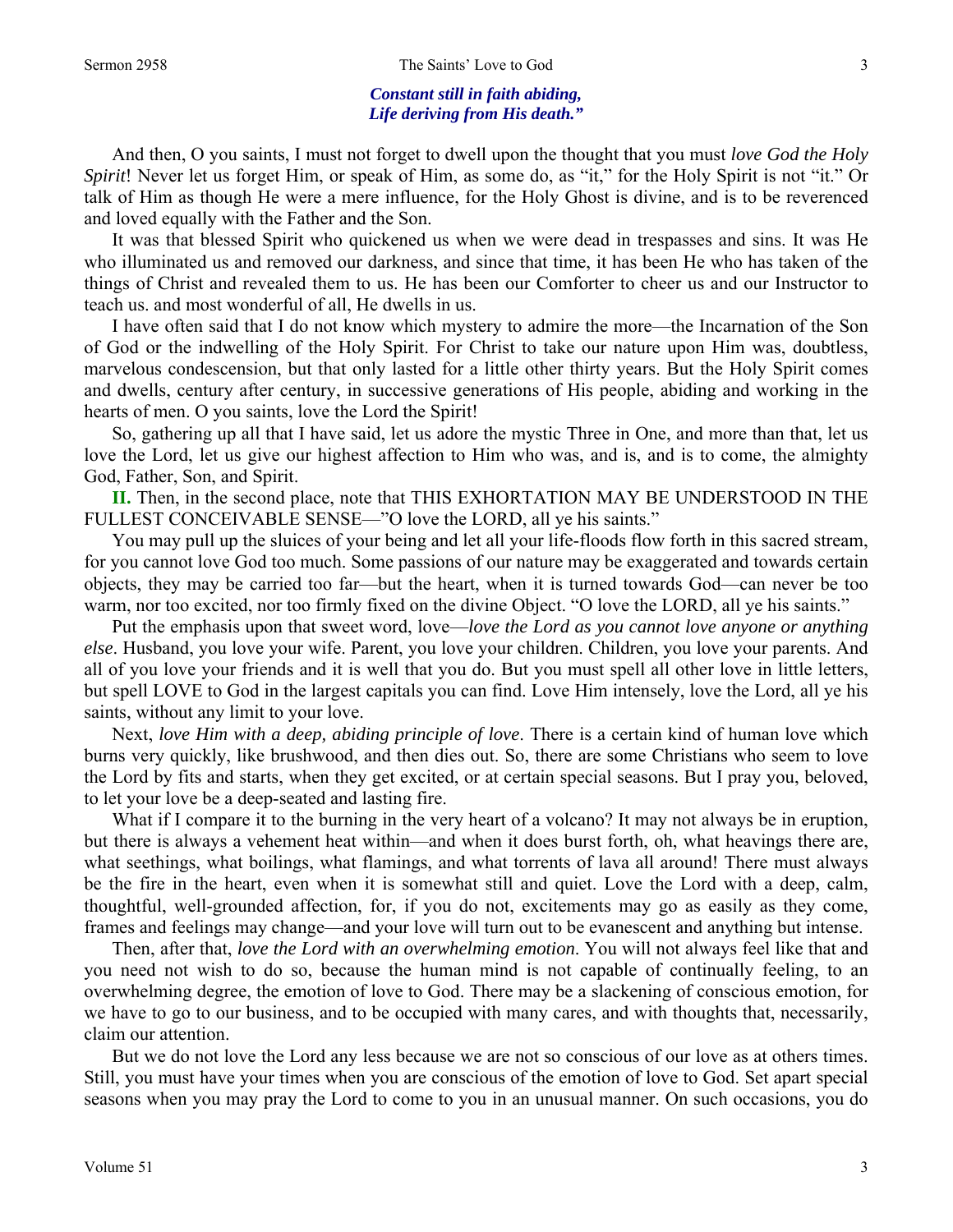not want to do anything but just love Him and give your soul full liberty to gaze upon the unspeakable beauties of your God.

 Oh, it is delightful to be utterly carried away with this emotion! There are some of the saints of God who have found that this emotion has been too strong for them and they have had to cry to the Lord, "Hold! Hold! For I am but an earthen vessel and if more of this amazing love is poured into me, I shall be unable to bear it."

 There have been very remarkable experiences with some of the saints when this sacred passion has completely overpowered them. They have been forgetful of things else and have seemed absent-minded and abstracted—whether in the body, or out of the body, they could not tell. Well, beloved, indulge that emotion all you can. If you cannot get the highest degree of it, get as much of it as you can. Have the principle of love and then ask the Lord to give you the emotion which arises from it.

 Yea, dear friends, I would go still further and join you in praying that our love to our God might come to be a very passion of the soul—a passion that can never be satisfied until we get to Him and are with Him forever. That is the true love which grows so eager and impatient that it counts life a banishment so long as it is spent down here.

 It is well with your soul when it sometimes cries out, "Why is his chariot so long in coming?" when you can truly sing that blessed verse,—

> *"My heart is with Him on His throne, And ill can brook delay; Each moment listening for the voice, 'Rise up, and come away.'"*

For, surely, the spouse desires the return of her husband! Does not the boy at school long for the holidays when he may get back to his parents' embrace?

 And if we really love the Lord, we shall feel that passionate longing to be with Him. And in the strength of it, if we must tarry here for a while, we shall feel that we can do anything for Him "till the day break, and the shadows flee away."

**III.** Having thus shown you that this exhortation is applicable to each person of the divine Trinity and that it may be understood in the most emphatic sense, now let me say, in the third place, that IT HAS A THOUSAND ARGUMENTS TO ENFORCE IT.

 Brothers and sisters, the short time we have for this service will not allow me to mention many of these reasons; but this is my comfort—that *a soul that truly loves God does not want any reasons for loving Him*. We have an old proverb which says that "love is blind." And certainly, love is never very argumentative.

 It overcomes a man so that he is completely carried away by it, and he who really loves God, will feel that this supreme passion puts aside the necessity for cold reasoning. Hear could you, by logic, produce love even between two human beings? You may prove that you ought to love, but "ought to love" and "love" itself are two very different things. Where true love is, however, it finds a thousand arguments for its own increase.

 This love, to which God's saints are exhorted, is in every way deserved. *Think of the excellence of His character whom you are bidden to love.* God is such a perfect being that I feel now that, altogether apart from anything He has done for me, I love Him because He is so good, so just, so holy, so faithful, so true. There is no one of His attributes that is not exactly what it ought to be.

 If I look at His dear Son, I see that His character is so gloriously balanced that I wonder why even those who deny His Godhead do not worship such a character as His, for it is absolutely unique. When I think of the character of the ever-blessed Spirit—His patience and His wisdom—His tenderness and His love to us—I cannot help loving Him. Yes, beloved, we must love Father, Son, and Spirit, for never had human hearts such an object to love as the divine Trinity in unity.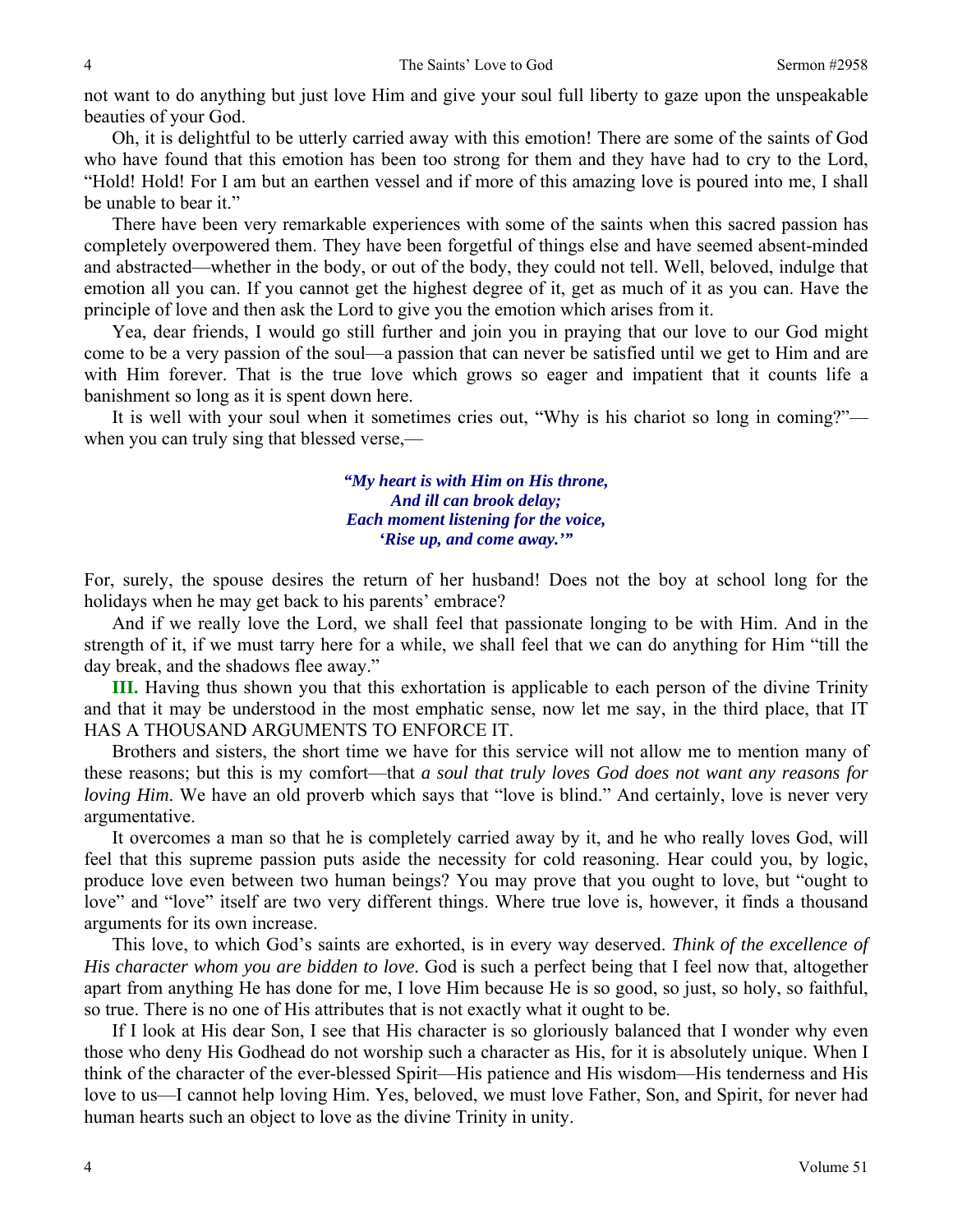If you will let your mind specially dwell upon God's great goodness, surely you must feel the throbbings of strong affection towards Him. What is God? "God is love." That short word comprehends all. He is a great God, but He is as gracious as He is great. We might conceive of a god who was a great tyrant, but it was impossible that our God should be one.

 "The LORD is good to all: and his tender mercies are over all his works." He is as full of goodness as the sun is full of light and as full of grace as the sea is full of water. And all that He has, He delights to give out to others. It is His happiness and glory to make His creatures happy—and even when He is stern and terrible, it is only of necessity that He is so, because it cannot be for the good of the universe which He governs that sin should be lightly treated or allowed to go unpunished.

 God, my God, You are altogether lovely. And where the heart is in a right condition, it must love You. I should think that the anatomist, taking to pieces each bone, and observing the singular adaptation of every joint to promote the comfort of the creature—I should think that the naturalist, observing all the habits of birds and beasts and fishes, and seeing what wonderful delight, upon the whole, is enjoyed by such creatures—must often feel that God is a blessed God.

 Certainly, I cannot walk the glades beneath the forest trees, and listen to the singing of the birds, and observe how even the insects in the grass leap up for very joy, without saying, "He is a blessed God, indeed, who has made such a beautiful world as this."

 Some men and women seem to think that this world was made for them and they talk about flowers wasting their sweetness upon the desert air. But let them gaze upon the marvels of beauty in the fair woods and let them look at the myriad ants which build their cities there. They appear to be happy enough, in their way, and to be bringing some honor and glory to the God that made them, and this beautiful world in which they dwell.

With all the stain of sin there is upon it, you may find many places where—

### *"Every prospect pleases, And only man is vile."*

 Standing on the brow of some high hill and beholding the lovely scenery all around you, you might well burst forth in the lofty language attributed by Milton to our first father, Adam, but if you do not speak thus to His praise, "O love the LORD, all ye his saints," for He is a blessed Creator.

 Then think of the providence of God—His providence to you especially. I cannot tell the various ways in which the Lord has led each one of you, but I can speak for myself. If there is any man under heaven who has reason to love the Lord for every step of the way in which he has been led, I am that man. But I hope there are many others here who could say just the same if I gave them the opportunity.

 Notwithstanding all your trials and troubles, dear brothers and sisters, has not the Lord been a good God to you? I have heard many strange things in the course of my life, but I have never heard one of the Lord's servants, when he came to die, regret that he had taken Him for a Master. Nor have I ever heard one of them rail at Him because of even the heaviest blows of His hand, but like Job, they have said, "The LORD gave, and the LORD hath taken away; blessed be the name of the LORD." Yes, as much blessed when He takes away as when He gives.

 But my brethren and sisters, if I call to your remembrance the great mystery of the atoning sacrifice of Christ—if I only utter these words—"Incarnation—Substitution—Justification—Sanctification" without dwelling upon the great truths that they represent, surely they must awaken responsive echoes in your spirit, and as far as your faith has grasped these precious things, you must feel that you have many weighty reasons why you should love the Lord.

 I must pass on to remark that another reason for loving the Lord is that *it is such a pleasant and profitable exercise*. If David had said, "Dread the Lord's anger, fear the Lord as a slave fears the lash," that would have been a crushing, weakening, sorrowful message. That is not what you are bidden to do, but "O love the LORD, all ye his saints."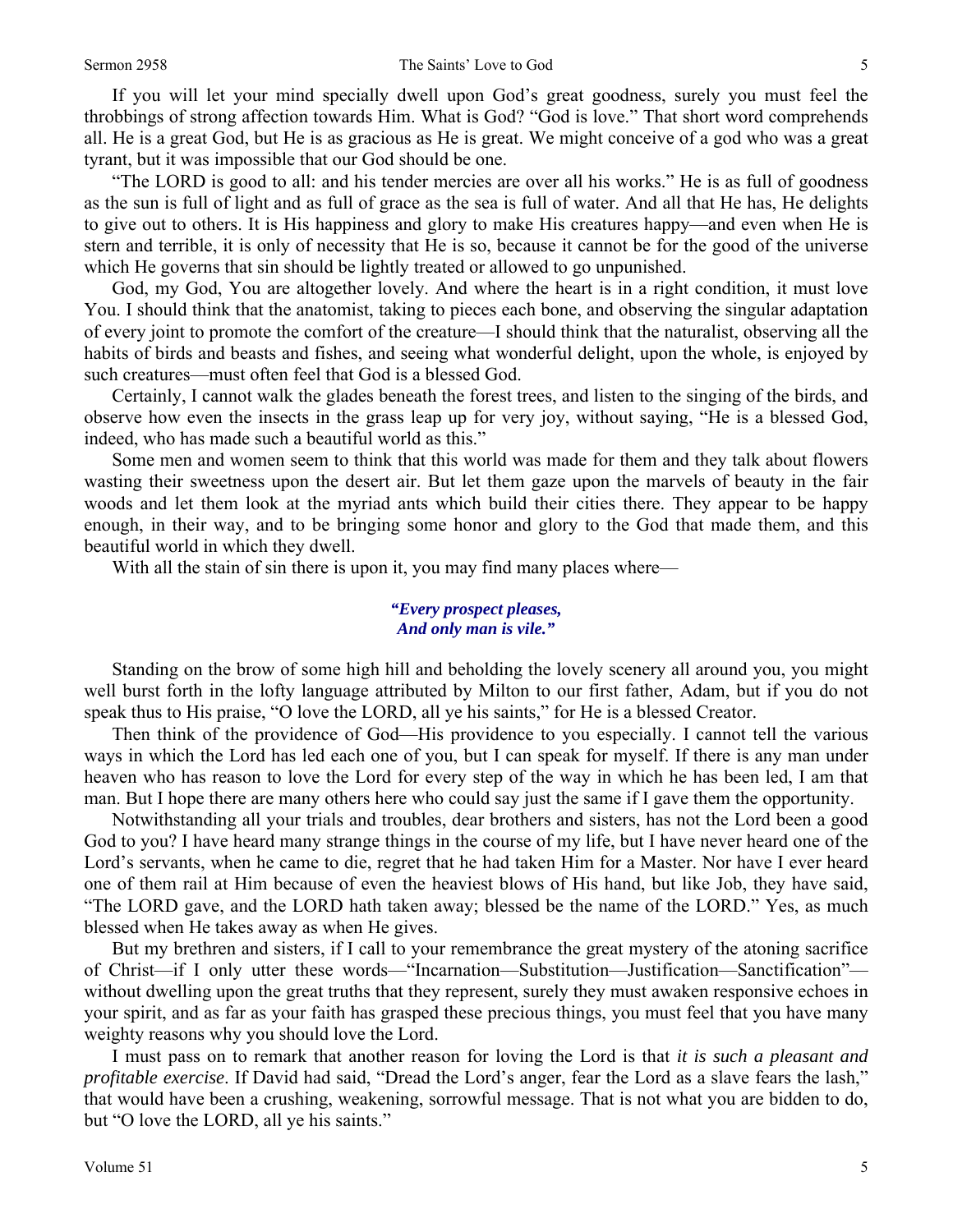If it had merely been said, "Obey the Lord, whether you do it cheerfully or not; just do what you are told to do"—well, that is a poor sort of religion that consists in a formal round of performances and nothing more. If it had then said, "Submit to the Lord: you cannot do otherwise, for He is your Master"—well, we should have been obliged to do it, but it would have been cold work and there would have been no comfort to be derived from it.

 If it had been written, "Understand the Lord," we might have given up the task in despair, for how can the finite comprehend the infinite? But when it is written, "O love the LORD"—why, one of the most delightful exercises of the human heart is to love. Many who have had no other sources of happiness, have found great joy in domestic love. And those who have been denied domestic love have found a sweet assuagement of their grief in the love of benevolence towards the poor. That heart may well be wretched that has no one to love.

 I have heard of a rich nobleman who had large estates, but whose life was a constant misery to him, and who, in sheer despair, was about to drown himself in a canal. But as he was going, a little boy plucked his coat and asked him for a few pence. He looked in the face of the little fellow and noticed that his face was pinched with poverty and hunger. And the nobleman said to him, "Where do you live?" and the boy led him into a dreary place where his mother lay stretched upon the bed, dying of starvation, and his father, looking like a ghost, was scarcely able to move.

 The nobleman went off to various shops, made several purchases, and returned and fed these poor people. And as he saw how great was their joy as he supplied their needs, he said to himself, "There is something worth living for, after all." That benevolent love which had led him to feed the hungry, had given him back some joy in his life.

 If this is the result of love to our fellow creatures, how much more must it be the effect of our love to our God! If you want to be happy and to do the best thing that is possible in your whole life, love your God. When you want to have a season of ecstatic bliss, this is the way to it—by the road of love to God, you will get to the purest, highest joys that can be known even in heaven itself. Now that you have this blessed secret communicated to you, make use of it and love your God because it is such a pleasant and profitable exercise.

 Let us love the Lord, next, *because it is so beneficial to do so*. The man who loves God is delivered from the tyranny of idols—and idols are great tyrants. Suppose you make an idol of your child—you have a tyrant directly. Suppose you make an idol of your money—there is not a more grim tyrant even in hell than Mammon is. Do you make an idol of other people's opinion of you? The poor galley slave, who is flogged at every stroke of the laborious oar, is free in comparison with the man who lives upon the breath of popularity, who craves the esteem of his fellow men, and is afraid and trembles if they censure him. Whatever idol you have, you will be the slave of that idol.

 But dear friend, if you love God, you are free. The love of God makes men true, and making them true, it also makes them bold—and making them bold, it makes them truly free.

 Moreover, *to love God is the way to be cleansed from sin*. I mean that the love of God always drives out the love of sin. The one, who really loves the Lord, when tempted to sin, cries with Joseph, "How can I do this great wickedness, and sin against God?" Every act of sin arises out of the absence or the decline of the love of God, but perfect love to God leads to the perfect life with God.

Love to God will also strengthen you in the time of trial. Love will bear His will without repining, will endure bereavements and the loss of worldly substance, and even when the suffering saint lies panting on the bed of sickness or on the bed of death, love will enable Him to sing,—

> *"Thee, at all times, will I bless; Having Thee, I all possess; How can I bereave`d be Since I cannot part with Thee?"*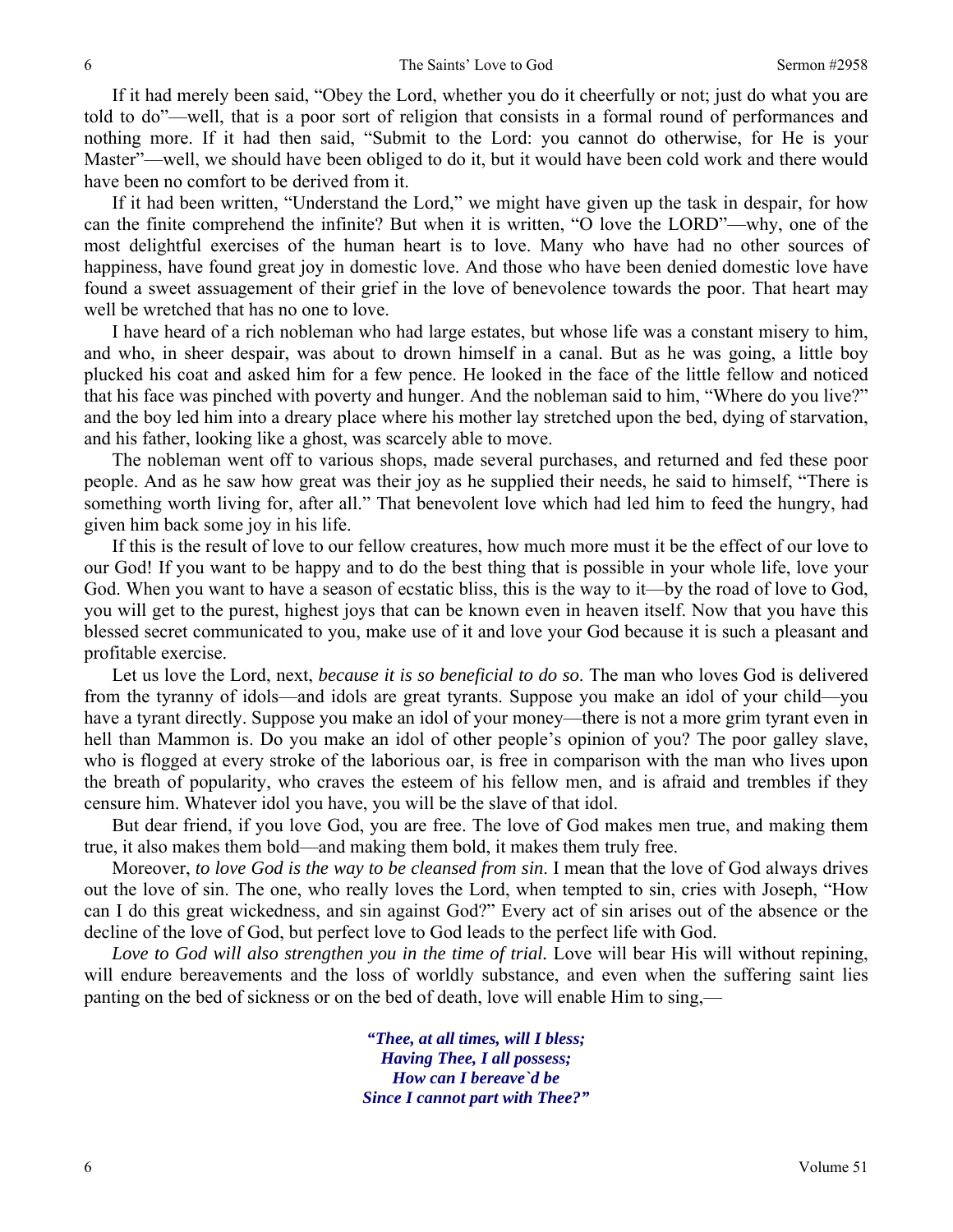And then, *love to God will also strengthen you for service*. A man is strong to serve his God, spiritually, just in proportion as he loves God. Love laughs at what men call impossibilities. Perhaps someone here says, "I could never go abroad as a missionary, leaving my native land, and living amongst heathens." Brother, you could do it if you had love enough.

 Another says, "I could never spend my whole life in the back slums of London amongst the filthy and the ragged, trying to raise them up. I recoil from such work." Brother, you would not recoil from it, but you would rejoice in it, if you had more love. There is a power in love to God, which makes that pleasant which, without love, would have been irksome and painful—a power which makes a man bow down his shoulders to carry the cross, and then finds the cross grow into a seraph's wings enabling him to mount up toward his God.

 Only love God more, brother, and you can do anything. You know that, if a thing is very hard, you only need to get something that is harder and it will go through it. So, if the work is hard, get more love to Christ and you will be able to accomplish it, whatever it may be.

 I might continue to give you reasons for loving the Lord, but I will only give you one more and that is, *it is most ennobling*. He who loves God is certainly akin to the holy angels, for this is what they do. He is also akin to glorified saints, for this is what they do. He is also akin to the Lord Jesus Christ Himself, for this is what He does.

 The three persons of the divine Trinity delight in one another and when we delight in them, we have fellowship with them as well as with one another. "God is love; and he that dwelleth in love dwelleth in God, and God in him." The less love you have to God, the lower is your rank among His saints—and the more love you have to Him, the higher is your rank. May we all know, to the fullest extent possible, what it is to be ennobled by being filled with love to our Lord!

 Now, having given you all these reasons why we should love the Lord—and really I have only skimmed the surface of the subject, as the swallow touches the brook, and is up and away again—I want to propose to my brethren and sisters in Christ something which I hope will be congenial to them. It is this—"O LOVE THE LORD, ALL YE HIS SAINTS."

 Sit there and feel that He loves you. Sit there, and love Him, and then say to yourself, "*Now, if I really do love the Lord, I must do something to prove it.*" Every now and then, I like to do something for the Lord which I would not have anybody else know, for that would spoil it—something which I do not do for you, nor for my wife and children, nor for myself, but purely and wholly for God.

 I think we ought to have something in our purse which is not to be given even for the winning of souls, or the relief of the poor, or the comfort of the sick—though these are most important things which must not be neglected—but something which shall be for God alone. I like to think of that woman breaking the alabaster box and pouring out the precious ointment upon the Lord Jesus Christ.

 There was Judas, the traitor, who shook his head, and said that it might have been sold for much and given to the poor—he being the representative of the poor and intending to see that a portion of the money should remain adhering to his own palms. But the woman had no thought of pleasing Judas, on Peter, or anybody but the Lord Jesus Christ, whom she loved so intensely.

 Cannot you, beloved, select something which you can do out of love to Him? What can I suggest to you? Is there some sin that still lurks within your heart? If so, hunt it out and destroy it for Christ's sake. Fling down the gage of battle and say that you will contend against the evil thing, in the name of God, with this as your war cry, "For the love of Christ." You will get the mastery over it in that way.

 And when you have done that, is there not something that you could give distinctly to the Lord? Have you ever done that? If not, you have missed a very pure form of happiness, and I think that love to God suggests that we should sometimes do this—telling nobody about it, but keeping it entirely to ourselves.

 Cannot you also think of some service which you could render distinctly to God? It is a very wonderful thing that God should ever accept any service at our hands. It is thought to be a great act of condescension when a king or queen accepts a little wild flower from some country child, yet there is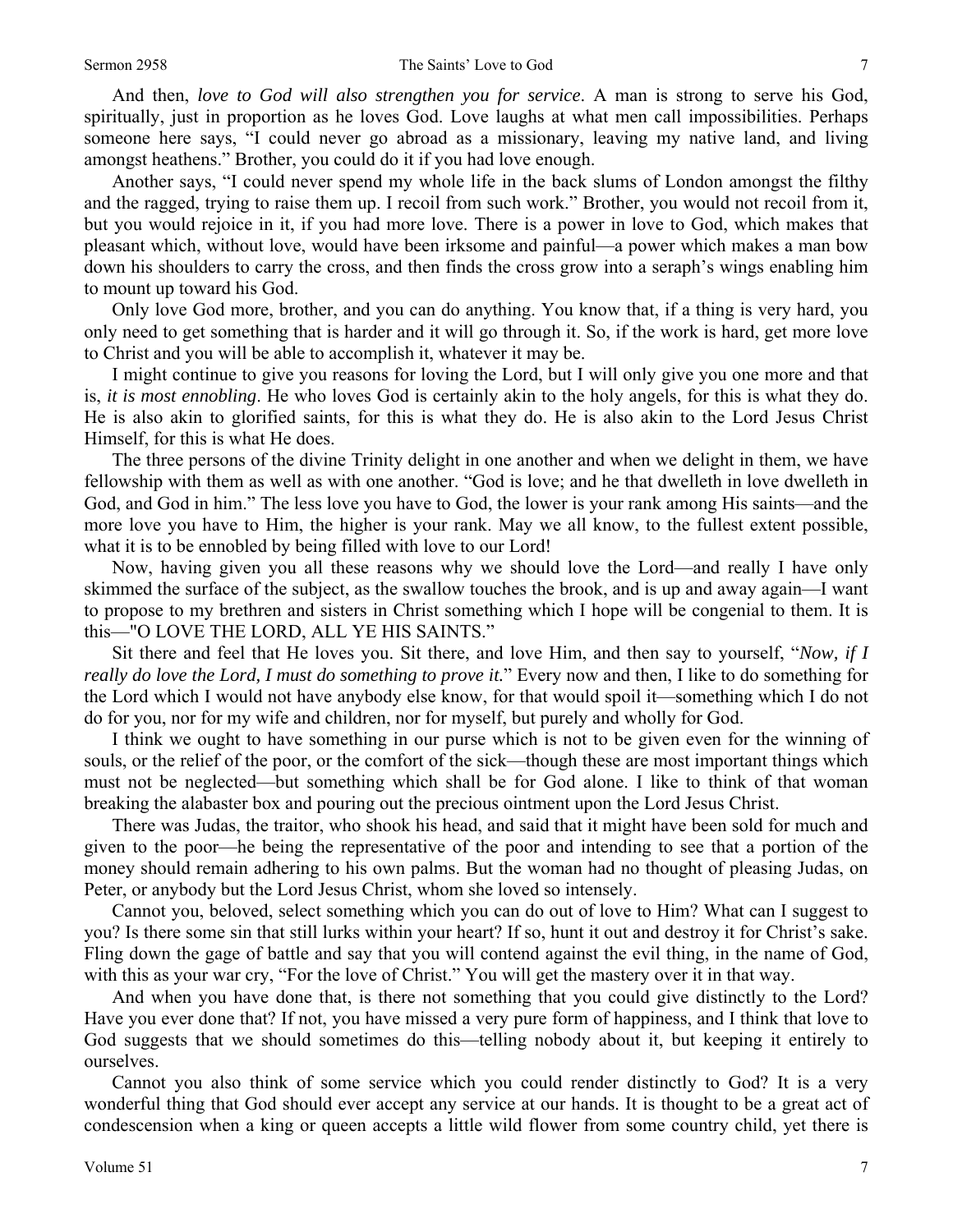not much cause for wonder in that. But it is a marvelous condescension when God accepts the services even of cherubim and seraphim—and it is wonderful that He should be willing to accept anything from us.

 Is there not something, my sister, that you can do, over and above what you have been doing something, perhaps, which you do not quite like the thought of doing? Yet you mean to do it and you will like to do it because you will do it out of love to your Lord. Do not neglect anything that has now become a part of your duty, but I want you to do something more than that—not that we can ever do more than our duty, for when we have done all, we shall still be only unprofitable servants to our great Lord and Master—and in all that we do, let this be our highest motive, "We want to do something altogether and especially for our Lord Jesus Christ."

 Shall I suggest something else? You know that there is nothing which pleases our Lord more than when we try to be like Him. Have not you, father, been greatly pleased when you have seen your little ones imitating your way of walking and your way of talking? Yes, and our Lord loves to see Himself reproduced in us, even though it is in a very childlike way and more like a caricature than a true image.

 For instance, He is very great at forgiving those who have offended Him. Is there somebody with whom you have been out at elbows for a while? Then, for love of your Lord, seek out that somebody—I do not know who it may be—a former friend, perhaps—possibly a child or a brother. Seek him out. Go and find him.

 "Oh, well!" you say, "he must come half-way to meet me." No, you go all the way, dear brother, for the love of Christ. You would not do it for anybody else, but you can go all the way for Christ's sake. I remember two Christian men who had been greatly at variance one day, but they both happened to recollect the text, "Let not the sun go down upon your wrath." So each of them started off to go to his friend's house and they did meet half-way. That is how it ought to be, but still, if the other one does not come to meet you—that is the very reason why, for the Lord's sake, you should go all the way to find him.

 Then, is there somebody, who has never quarreled with you, but who is a very objectionable person, and a very ungodly person, about whom you have always felt, "I should not like to have anything to do with that person"? Yet, perhaps, God means to bless a word from you to that man's salvation—will you not try to bring him to Christ?

 You know that there are many others who will look after the very pleasant people. We are always glad to bring them with us to hear the sermon and we can talk to them about Christ because if they do not like it, they will not say so, for they are so gentlemanly or so ladylike. There are always plenty of people willing to go after them, so will you not try to take up one of those hedgehog sort of people that nobody else cares to handle? If he pricks your hands, you can say, "Ah! my Lord was pierced far deeper than this for my sake, I am glad to bear the sharp cuts and hard words for His sake—the more there are of them, the better I like it, for I feel that I am bearing all for His sake."

 You know that when you have something to do for a friend, you like it to be something big. If you love him very much and he says, "I want you to promise to do such and such a thing for me," you hardly like it when it turns out to be some insignificant thing scarcely worth mentioning. You say, "No, no, no, I have such ardent affection for you that if you had asked some very hard thing, I should have been only too pleased to do it." Well now, try to do for your Lord Jesus Christ something which will cost you much—perhaps a good deal of pain or the overcoming of strong natural tendencies—and do it for His sake.

 Perhaps you are called to suffer persecution for Christ's sake. Well, I have told you this story before, but I will tell it again. There was once a king's son who came down to a country which ought to have been his home, but it was full of traitors and rebels against him, who would not receive him. They saw that he was their Prince, but they hated him, and therefore they heaped all sorts of insults upon him.

 They set him in the pillory, and pelted him with filth, and finally put him in prison. Now there was, in that country, one loyal subject. And when he saw the Prince, he knew him, and went and stood by his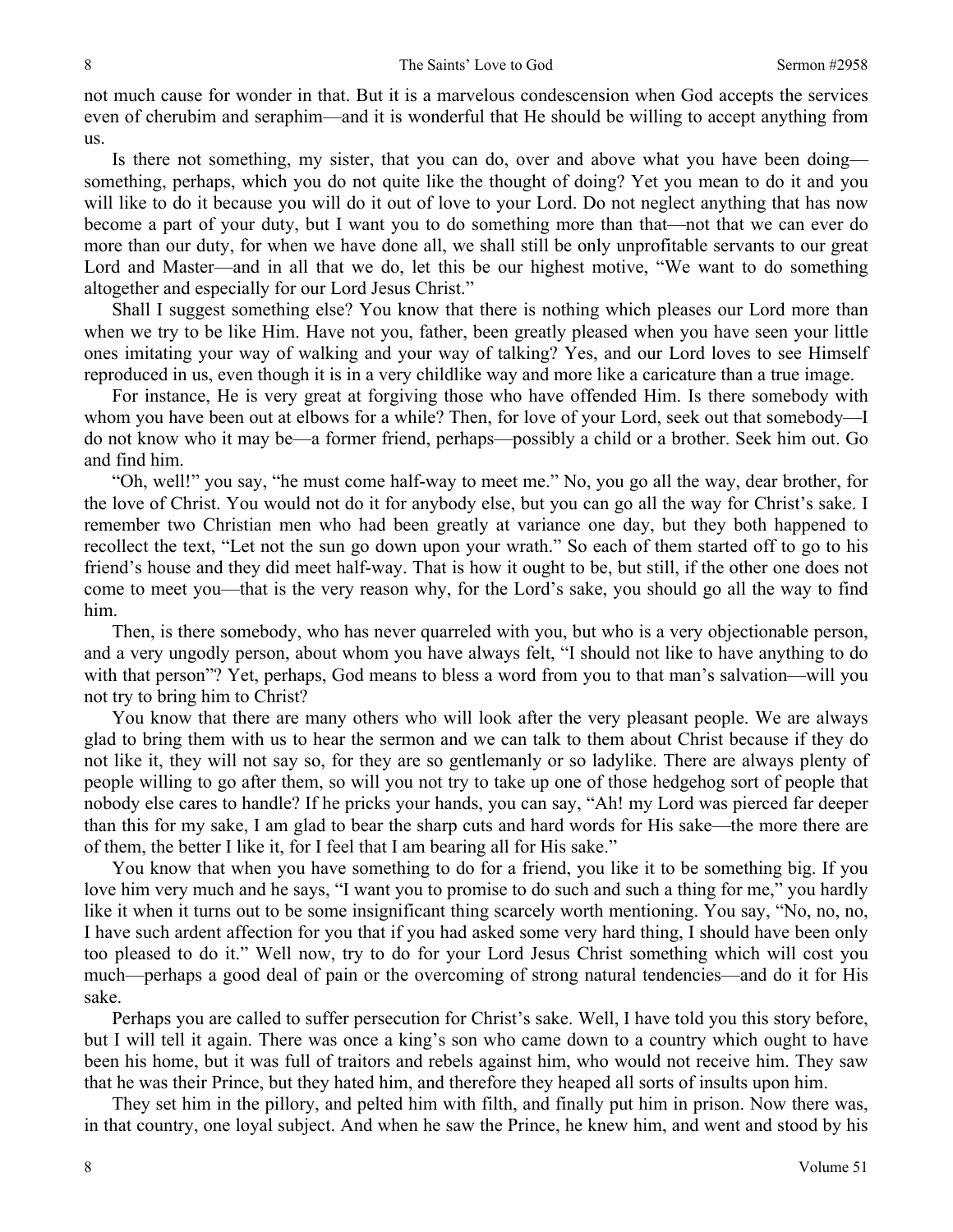#### Sermon 2958 Sermon 2958 Sermon 2958 Sermon 2958 Sermon 2958 Sermon 2958 Sermon 2958

side. He was close by him when the mob surged around him and they hooted him as well as the Prince. When the Prince was put into prison, they pushed this man in with him to keep him company. And when they put the Prince in the pillory, this man also stood there, putting his own face, whenever he could, in front of the Prince's face, so as to catch the filth that was thrown at him. When a stain came upon the royal visage, he wiped it off with his handkerchief, and stood there in tears, entreating the wicked mob to leave their Prince alone—and always interposing himself to receive any filthy garbage or stone that was aimed at the Prince.

 Years went by and the Prince came to his throne, his enemies having been trodden underfoot. He alone reigned supreme and his courtiers thronged around him. You know that Prince and who His courtiers are—angels, and cherubim, and seraphim. And the Prince, looking among the throng, cried out, "Make way, angels. Clear the road, cherubim. Stand back, seraphim. Bring hither the man who was my companion in the prison and in the pillory. Come hither, my friend," said he, and he set him upon his own throne, and honored him that day in the sight of the whole universe.

 Brother, is that man yourself? I charge you to let it be so, for the day shall come when you will be rewarded ten thousand times over for any little jests, and jeers, and sarcasms, and lies that men may have poured upon you because you were loyal to Christ. As for me, this is my declaration to my Lord and Savior,—

> *"If on my face for Thy dear name, Shame and reproaches be, All hail reproach, and welcome shame, If Thou remember me."*

Perhaps I am addressing some *whose names are written in the Lamb's book of life, but who have no knowledge of that blessed fact.* They are strangers to themselves and strangers to God, yet in His eternal purpose He has ordained that they shall be saved. It is possible that this very hour is to be the time in which they shall be brought out of nature's darkness into God's marvelous light.

 Let me ask them—have you not lived long enough in sin? Will not the time past suffice you to have wrought the will of the flesh? What profit have you had in all your sinning? And you self-righteous people who have tried to save yourselves, how much nearer to God are you now than when you began that task which you will never finish? Have you not put your money into a bag that is full of holes? "Wherefore do ye spend money for that which is not bread? and your labour for that which satisfieth not?"

 Surely you have lived long enough at enmity against God and you have had time enough to prove whether this world is true or false—and whether her joys are real or delusive. How far has your experience in this matter gone, and as far as it has gone, what has been the result? Will you not trust the Lord Jesus Christ?

 If you can do nothing else, come and wash His feet with the tears of your repentance. If you can do nothing else, come and lean on His bosom. If you cannot give Him anything else, give Him yourself. Give Him your whole heart or give Him your broken heart. After all, sinner, you are the man who can really honor Christ.

 I do not read that our Lord Jesus ever said to one of His disciples, "Give me to drink." But He did say that to the woman at the well, who had had five husbands, and the man with whom she was then living was not her husband. Jesus did say to her, "Give me to drink," for a sinner is capable of satisfying the inmost thirst of Christ, when that sinner comes and believes in Christ.

 Oh, that some of you might do that this very moment! That would be the best result of this service. I pray the Lord that it may be so and then, Father, Son, and Spirit—the one true God—we, who believe in Jesus, will love You forever and ever. Amen.